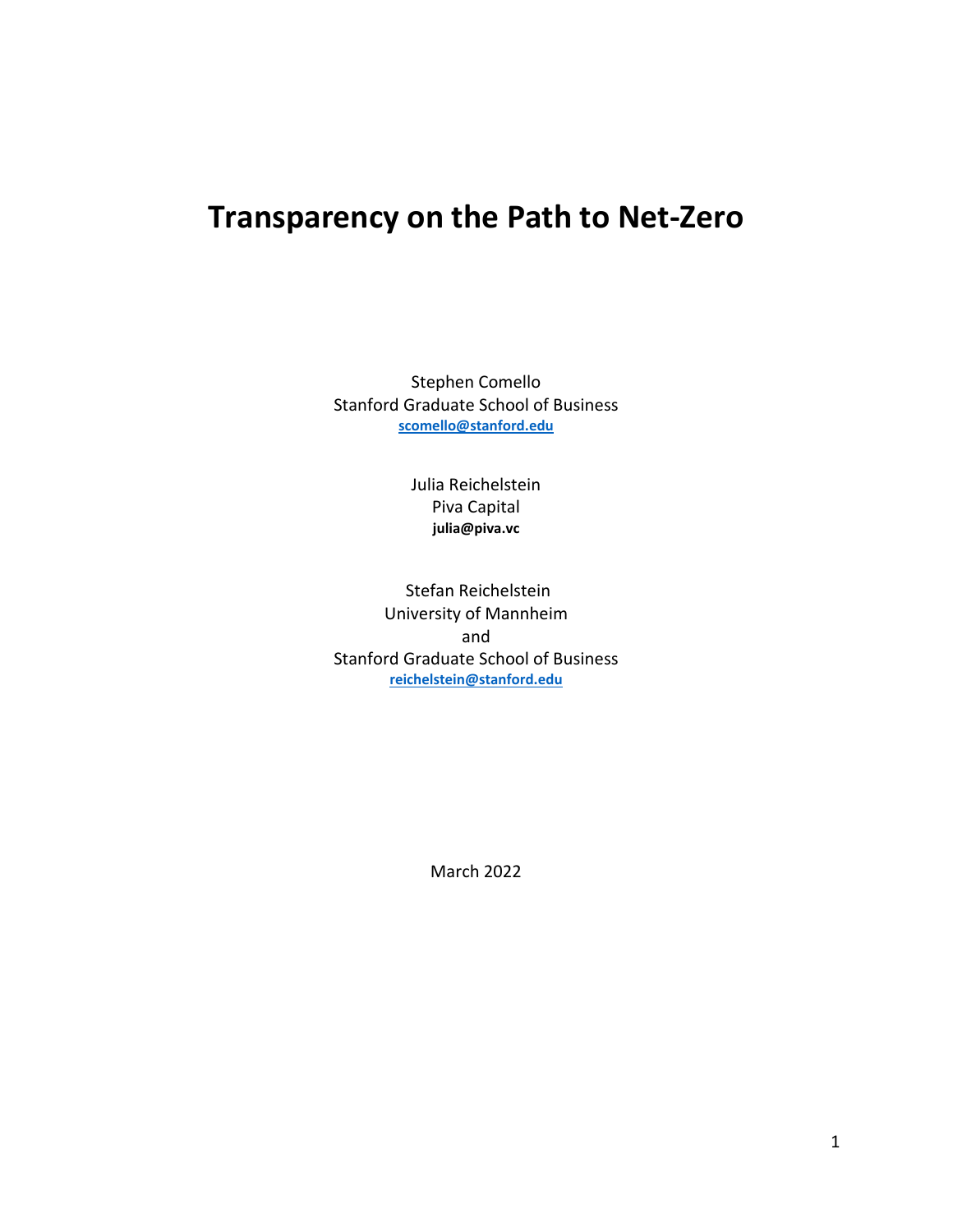#### **1. Introduction**

As governments around the world reaffirm their commitments to reduce carbon emissions at national levels, numerous corporations have recently issued their own carbon reduction pledges. Such corporate "Net-Zero by 20xx" commitments doubled in 2020 and, leading up to the IPCC COP26 meeting, showed no sign of letting up in 2021. According to one recent count, about 20% of the largest 2,000 global firms have now made such pledges.<sup>[1](#page-16-0)</sup> With pressure from institutional investors, customers and employees building, such net-zero pledges deliver an immediate public relations win, as the firm acknowledges its corporate social responsibility and claims a "green mantle" for the business.

Two issues commonly raised in connection with the recent corporate announcements are the length of the pledge horizon and the lack of specificity in what, precisely, is being pledged. Analysts and observers have long pointed out that a mere pledge that ultimately comes due in the year 2050 is generally beyond the accountability horizon of current executives. Some studies argue that net-zero targets become more credible if they include milestones, an implementation plan, and a statement about longer-term intent for either maintaining net zero or going net negative.<sup>[2](#page-16-1)</sup> More broadly, earlier literature has expressed concern over greenwashing in corporate commitments, pointing to "decoupling" of commitments and concrete actions, free-riding, adverse selection and lack of accountability.<sup>[3,](#page-16-2)[4](#page-16-3),[5,](#page-16-4)[6](#page-16-5)</sup> In the context of net-zero pledges, several recent studies have questioned their credibility.<sup>[7,](#page-16-6)1,[8,](#page-16-7)[9](#page-16-8),[10,](#page-16-9)6</sup> These studies point to considerable variation in the measurement of corporate carbon footprints and in reporting progress towards the target of full decarbonization.<sup>[11](#page-16-10)</sup>

Our main objective in this perspective article is to describe a corporate carbon reporting framework intended to strengthen the credibility and transparency of the existing net-zero pledges. We refer to this framework as the *Time-Consistent Corporate Carbon Reporting* (TCCR) standard. Firms adhering to the TCCR framework would commit to disclose the following information: (i) the firm's annual carbon emissions determined according to a core metric which we refer to as the firm's Direct Net Emissions (DNE), (ii) an initial forecast of the firm's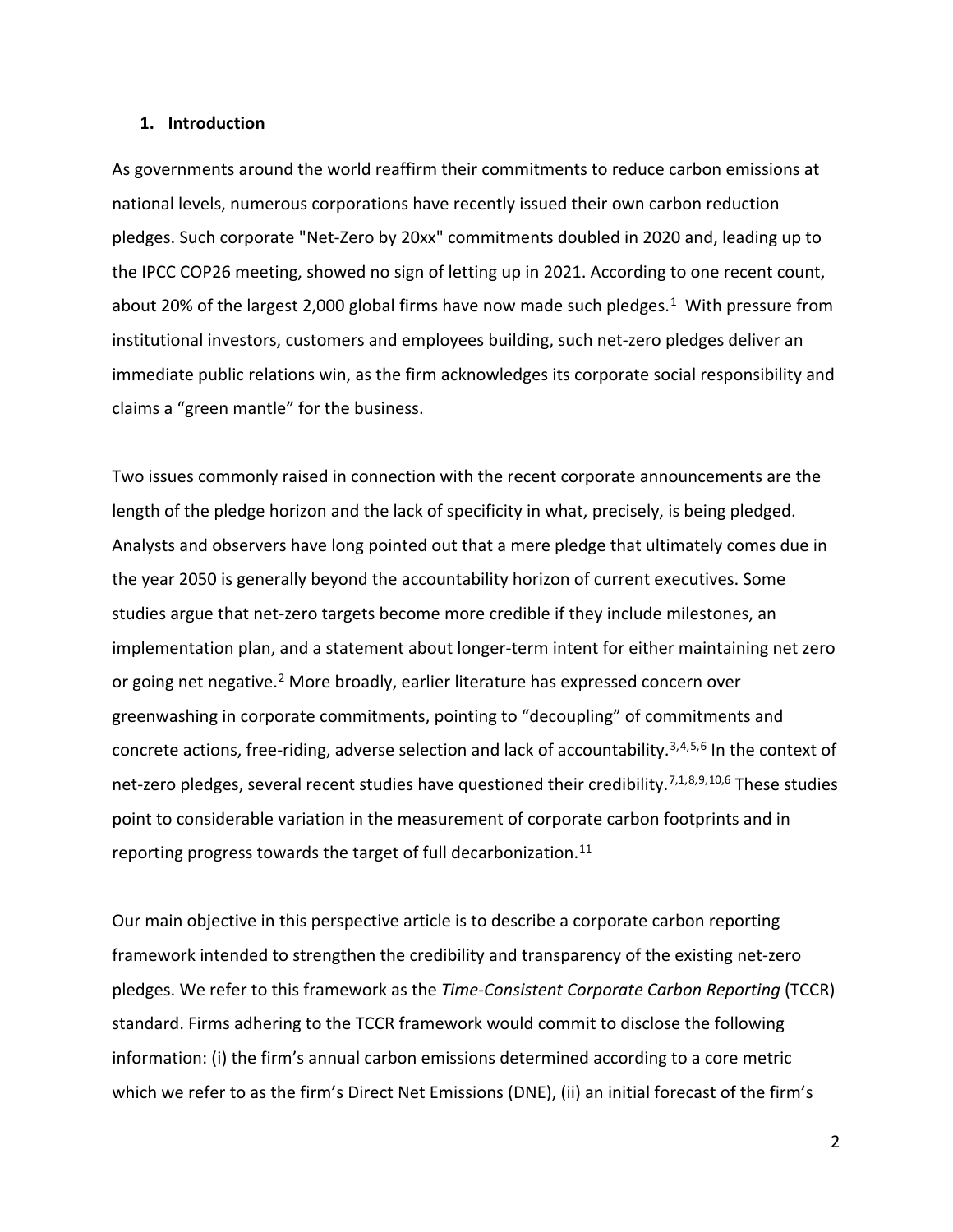future emissions trajectory up to the year 2050, and (iii) periodic revisions of the forecast emission trajectories for the remaining years up to 2050.

In addition to DNE disclosures at the corporate *entity level*, we advocate for firms to adopt a system of accumulating and reporting carbon balances at the *product level*. When added up across all products and services sold to the firm's customers, these carbon balances would effectively absorb the firm's annual DNE and the carbon balances accumulated in the production inputs from the firm's upstream suppliers. Borrowing a concept from the construction industry, this sequential process would ensure that products delivered to a firm's customers reflect the embodied carbon accumulated through the entire upstream supply chain. [12](#page-16-11) Our arguments here build on two recent studies on carbon reporting at the individual product level. [13,](#page-16-12)[14](#page-16-13)

The TCCR reporting standard is applicable at both the entity and the product level. The standard adheres to the general principles for effective disclosure as promulgated by the widely accepted Taskforce for Climate related Financial Disclosure (TCFD) recommendations.[15](#page-16-14) Accordingly, such disclosures should be unambiguous, consistent over time, comparable among companies within a sector, industry, or portfolio, and provided on a timely basis. Certain features of our standard are also aligned with the carbon pledge requirements described within the recently released SBTi Net Zero Standard Framework<sup>[16](#page-16-15)</sup> and the UN Environment Program Finance Initiative Guidelines for Climate Target Setting.<sup>[17](#page-16-16)</sup>

The TCCR framework should not be viewed as a substitute for regulatory policies that might enable the comprehensive decarbonization process envisioned in the Paris 2015 Climate Agreement. Neither do we envision that the TCCR framework described here will become a mandatory reporting requirement. Financial regulators have traditionally confined disclosure mandates to information items pertaining to past transactions. Regulators have been reluctant to oblige firms to issue long-term, i.e., multi-year, forecasts of key financial or environmental performance metrics. Such forecasts are generally viewed as too speculative for disclosure mandates.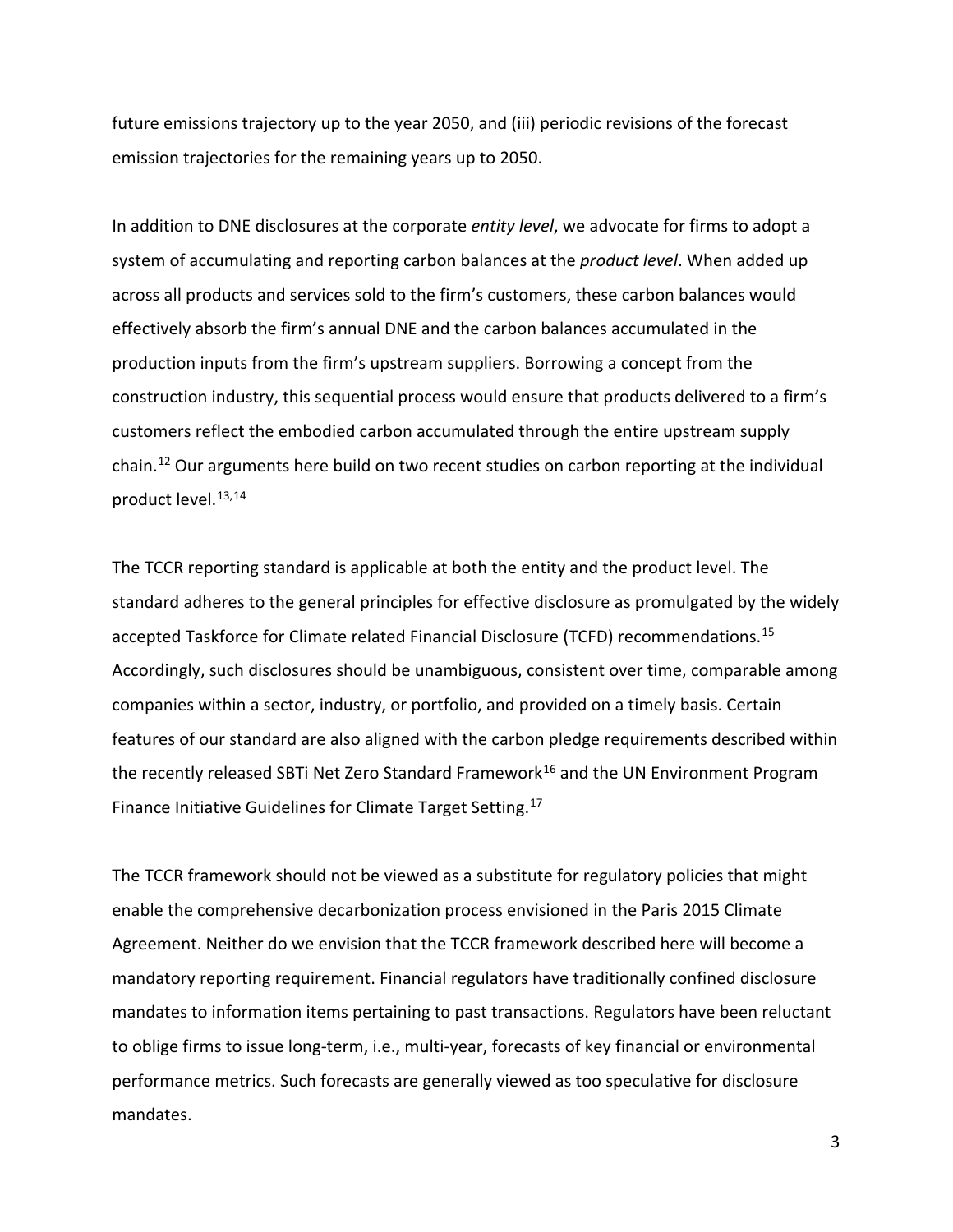In our view, the adoption of the TCCR framework on a voluntary basis by some firms will already bring added transparency to the cohort of firms that have recently issued net-zero pledges. Selective adoption of the TCCR standard will allow those firms that seek to project ambitious carbon emission reduction targets, and also expect to deliver on these targets, to separate themselves from others that simply seek the green mantle. The corresponding selfselection will, in turn, increase the transparency of existing net-zero commitments for policy makers and the general public.

#### **2. Entity-Level Reporting: Direct Net Emissions**

At the firm level, we advocate the reporting of a metric termed *Direct Net Emissions (DNE).* It is based on a firm's direct carbon emissions (with greenhouse gases other than CO<sub>2</sub> appropriately weighted according to the IPCC guidelines) and subtracts any CO<sub>2</sub> removed from the atmosphere by the firm, or its intermediaries, during the past year. We regard the DNE metric as a core metric that can be assessed reliably and objectively. An appealing balancing property of this metric is that the sum of all DNE figures added up across all economic entities, that is, firms, households, and other carbon emitting entities, yields the net addition of anthropogenic greenhouse gases to the atmosphere in any given year. We henceforth refer to the DNE figure of an individual firm as that firm's annual carbon emissions.

Many firms currently base the calculation of their carbon footprint on the International Greenhouse Gas (IGHG) Protocol.<sup>[18](#page-16-17)</sup> Accordingly, a firm's total emissions comprise direct (Scope 1) and indirect (Scope 2 and 3) emissions. As the name suggests, direct emissions comprise  $CO<sub>2</sub>$ equivalents for all flue gases and tailpipe emissions that originate from the production and transportation processes owned or controlled by the firm in question. The emissions associated with the production of electricity and heat consumed by the firm comprise its Scope 2 emissions. Finally, the remaining indirect emissions in the Scope 3 bucket principally pertain to a firm's entire upstream supply chain as well as all emissions associated with the use of the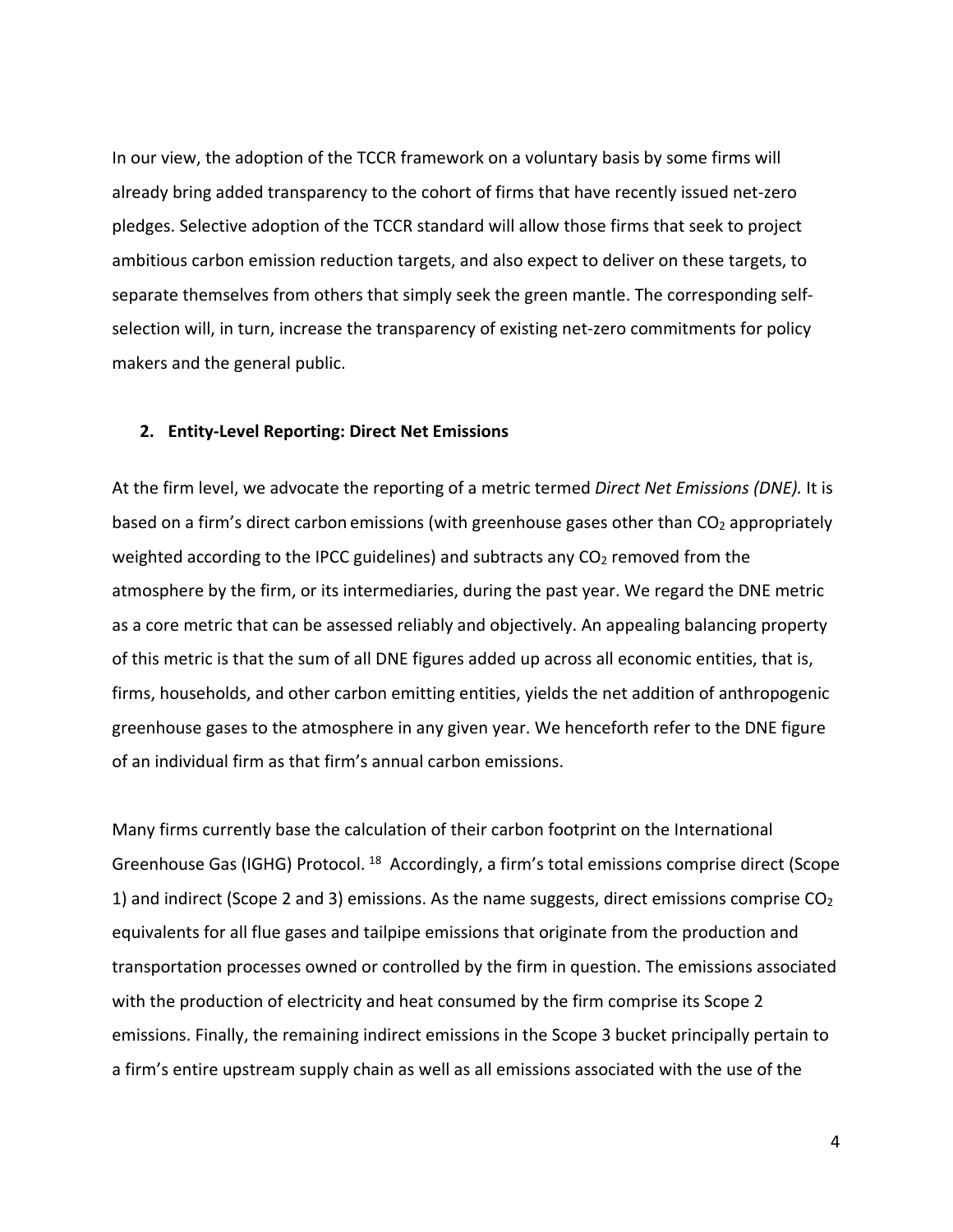firm's downstream products. To that end, the IGHG Protocol identifies 15 different Scope 3 categories as well as minimal boundaries for each category.

The enormous challenge of reliably estimating Scope 3 emissions is well illustrated in the context of an automotive company.<sup>19</sup> On the upstream side, the IGHG Protocol suggests that companies estimate the carbon emissions associated with the manufacture of the tens of thousands of different components that go into the automobiles. On the downstream product use side, the Scope 3 estimate for a particular year is supposed to include the entire stream future tailpipe emissions generated by driving the automobiles. This inclusive definition leads Toyota to report that 98% of its emissions associated with a vehicle are indeed Scope 3 emissions. [20](#page-16-19)

On the product use side, the IGHG Protocol suggests that a company like Toyota estimate the CO2 emissions from combusting the fuel used by the vehicles sold over their lifetime and recognize these lifetime emissions in the year of sale. In contrast, when the company acquires an automobile for use in its own operations, it would presumably recognize the attendant (Scope 1) tailpipe emissions on an ongoing annual basis rather than upfront in the year of acquisition. According to its recent disclosures, the consumer products conglomerate Unilever solves the assessment of its downstream Scope 3 emissions simplistically by leveling a flat 46g of  $CO<sub>2</sub>$  charge "per use" on all its products, be they food items or skin care products.<sup>[21](#page-16-20)</sup> Technology firms like Google indicate that they draw narrow boundaries for its Scope 3 emissions by including only employee commuting and travel.<sup>[22](#page-16-21)</sup>

We see at least three major hurdles for making the current practice of reporting Scope 3 emissions reliable and comparable across industries. First, there is the well-known issue of double counting – in fact n-fold counting – that arises if each link in a supply chain seeks to determine the emissions of all its predecessors and followers in the chain.<sup>[23,](#page-16-22)[24](#page-16-23),[25](#page-16-24)</sup> Secondly, in many industries of interest the boundaries of indirect emissions remain intrinsically fuzzy.<sup>[26](#page-16-25)</sup> For a technology firm providing computing services to its customers, a good example of such fuzziness are the emissions associated with generating the electricity required to power the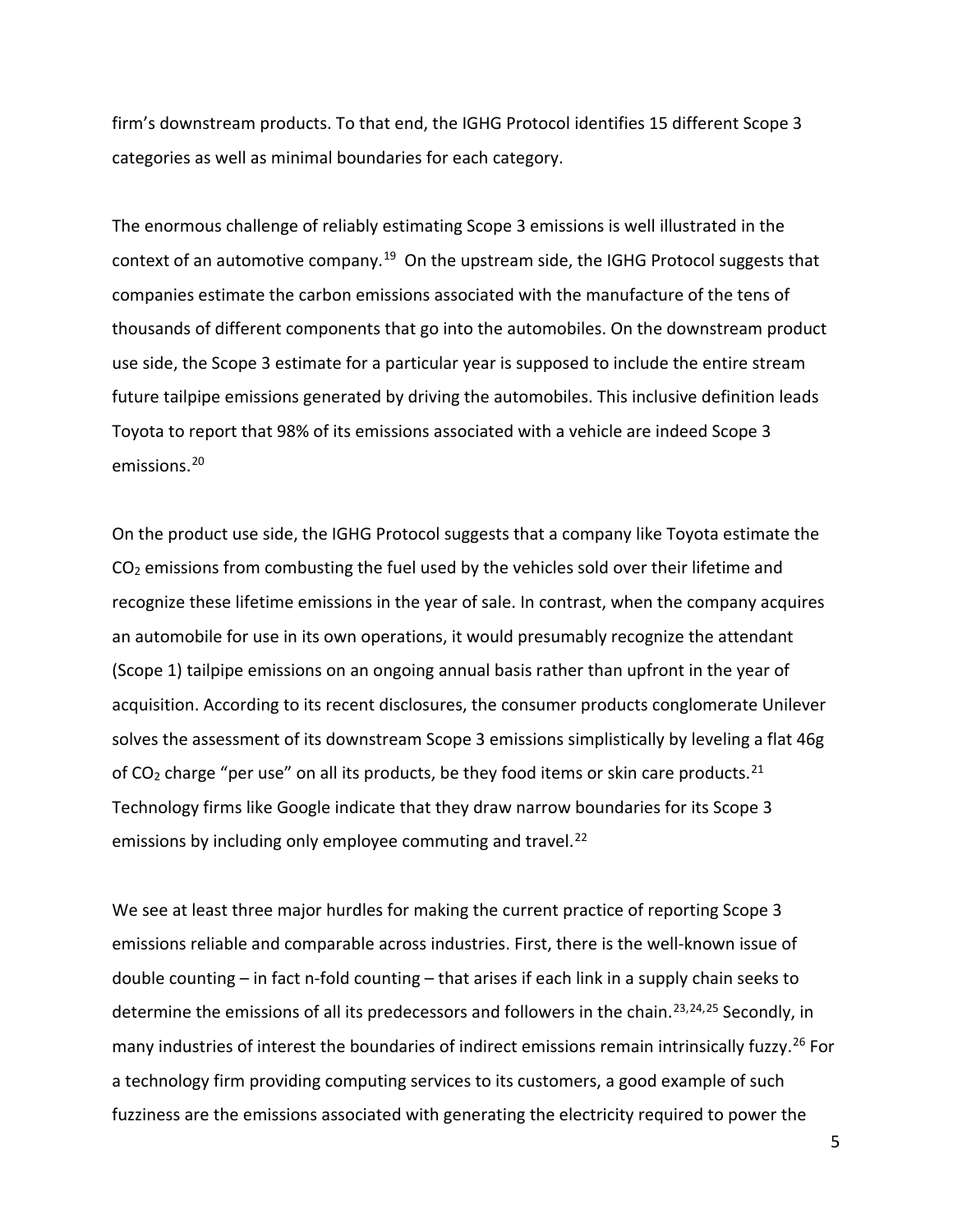computers of the firm's customers. Third, and finally, the current Scope 3 protocol does not properly distinguish between stock – and flow variables. As illustrated in connection with the Toyota example above, it seems arbitrary and misleading to include the lifetime emissions of vehicles sold in any given year in the company's carbon footprint measure for the current year, yet to account on an ongoing basis for vehicles used in the firm's ongoing operations.

Not surprisingly, recent independent analysis suggests that companies in the technology sector underreport their Scope 3 emissions by about half relative to the IGHG protocol standards.<sup>[27](#page-16-26)</sup> For a sample of 417 companies, another recent study found that the vast majority disclosed their Scope 1 and 2 emissions, about 20% included some Scope 3 figures, yet did so in a manner that was inconsistent within and across industries.<sup>10</sup> In its recent proposal to require publicly listed corporations to report their carbon emissions, the SEC acknowledges the difficulty in reliably estimating Scope 3 emissions.<sup>[28](#page-17-0)</sup> Specifically, the proposal envisions that any Scope 3 disclosures would be protected from legal liability under a "safe harbor" provision.

In the quest to embark on a path to net-zero, many firms have recently begun to report carbon footprint measures that subtract so-called carbon offsets from gross emissions. Returning to the example of Google, the firm claims to be already carbon neutral despite the significant Scope 2 emissions associated with the grid-based electricity consumed by its data centers. Google bases this neutrality claim on a carbon accounting construct that effectively swaps the "clean electrons" delivered to the grid by Google's renewable energy plants for the grey electrons that Google actually consumes at its grid-connected operational centers. In calculating its net carbon footprint, the firm thus subtracts so-called avoidance offsets from its gross Scope 2 emissions. The accounting logic here is that because the company supplied clean energy to the grid in some location, other energy consumers purchased less of the carbonintensive energy generated in those locations. Recognizing the tenuous nature of such avoidance offsets, Google has recently moved to pursue clean energy for its operations on a gross basis.[29](#page-17-1)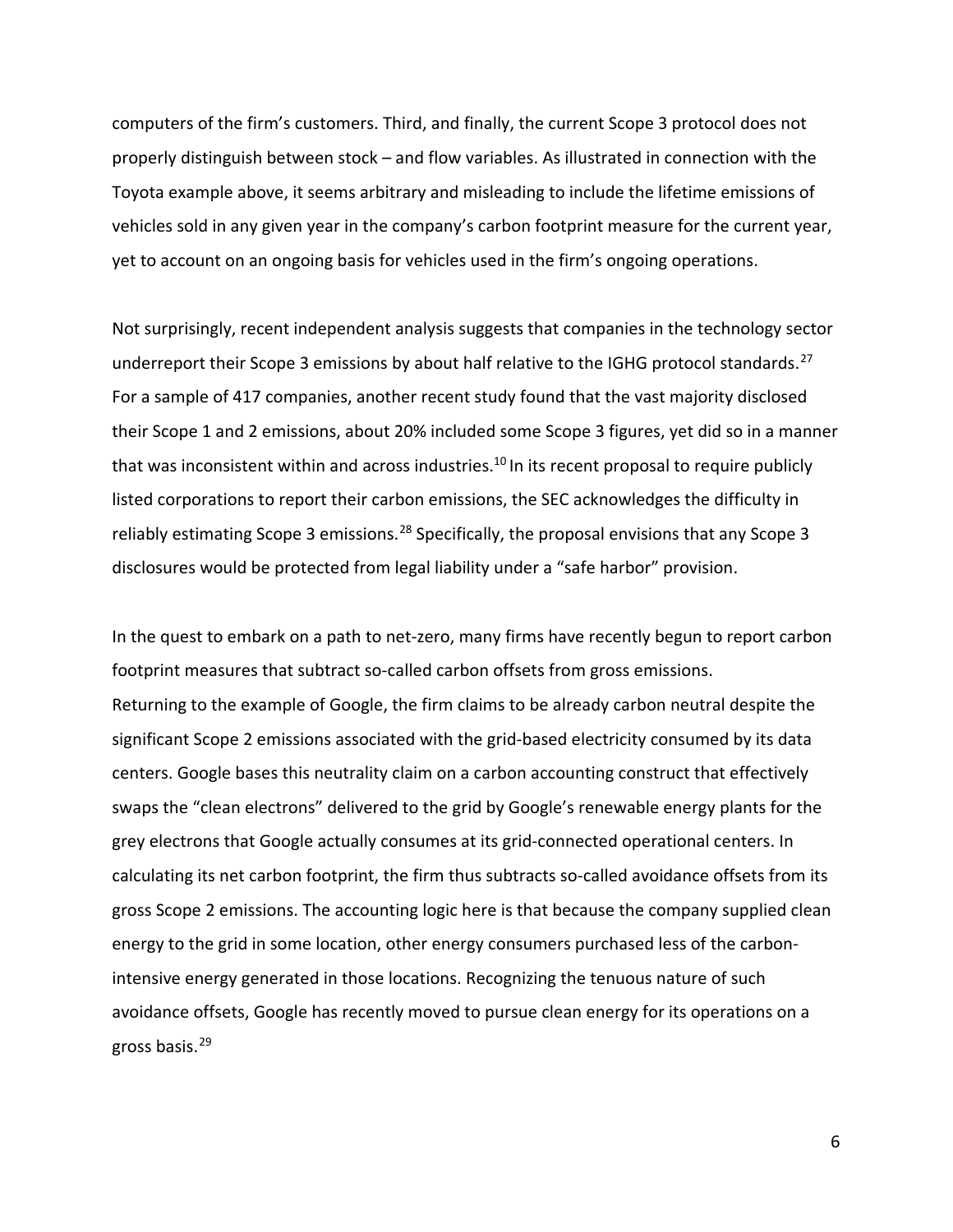Aside from supplying carbon-free energy to the market, such avoidance offsets can be generated, for example, from a forest that would have been logged, but instead was conserved. The general construct of avoidance offsets is that firm A that deducts as many tons of carbondioxide equivalents from its gross emissions count as were supposedly not emitted by firm B due to A's intervention and payment. In general, these types of avoidance offsets are based on a counterfactual claim, thereby leaving unresolved the question of "additionality" of the mitigating action. [30,](#page-17-2)[31](#page-17-3),[32](#page-17-4)

In 2021, the transaction prices for carbon offsets in the voluntary carbon markets varied anywhere from \$2 - \$800 per ton of  $CO<sub>2</sub>$ , with the median price near \$5 per ton. This enormous variation suggests significant underlying quality variances. While the Taskforce on Scaling Voluntary Carbon Markets (TSVCM) reports that 90 percent of credits do adhere to some verification through certification bodies, such as Verified Carbon Standard or American Carbon Registry, such verification arguably represents only a minimum standard. As of today, there does not appear to be a bright-line standard for what constitutes a "high-quality" carbon avoidance offset.

In contrast to avoidance offsets, removal offsets emerge when either the firm or an intermediary directly removes carbon dioxide from the atmosphere. Removal offsets therefore constitute direct carbon reductions, in contrast to the indirect reductions recognized with avoidance offsets when another party allegedly chooses not emit  $CO<sub>2</sub>$ . One technology that has gained prominence in recent years for generating high-quality removal offsets is direct air capture, where  $CO<sub>2</sub>$  is removed from the ambient air and then sequestered in geological sites for long periods of time, that is, hundreds of years. Nature-based carbon sinks, like forests,  $33$ soils,  $34$  or oceans  $35$  present other carbon removal opportunities.

Nature-based removal offsets vary considerably in their expected duration, making quality comparisons generally ambiguous.<sup>[36](#page-17-8),[37,](#page-17-9)[38,](#page-17-10)[39](#page-17-11)</sup> Since the DNE metric is intended to be an annual flow variable, we agree with the position taken by the SBTI $40$ , advocating that only removal offsets, but not avoidance offsets, be included in the firm's carbon footprint metric. At the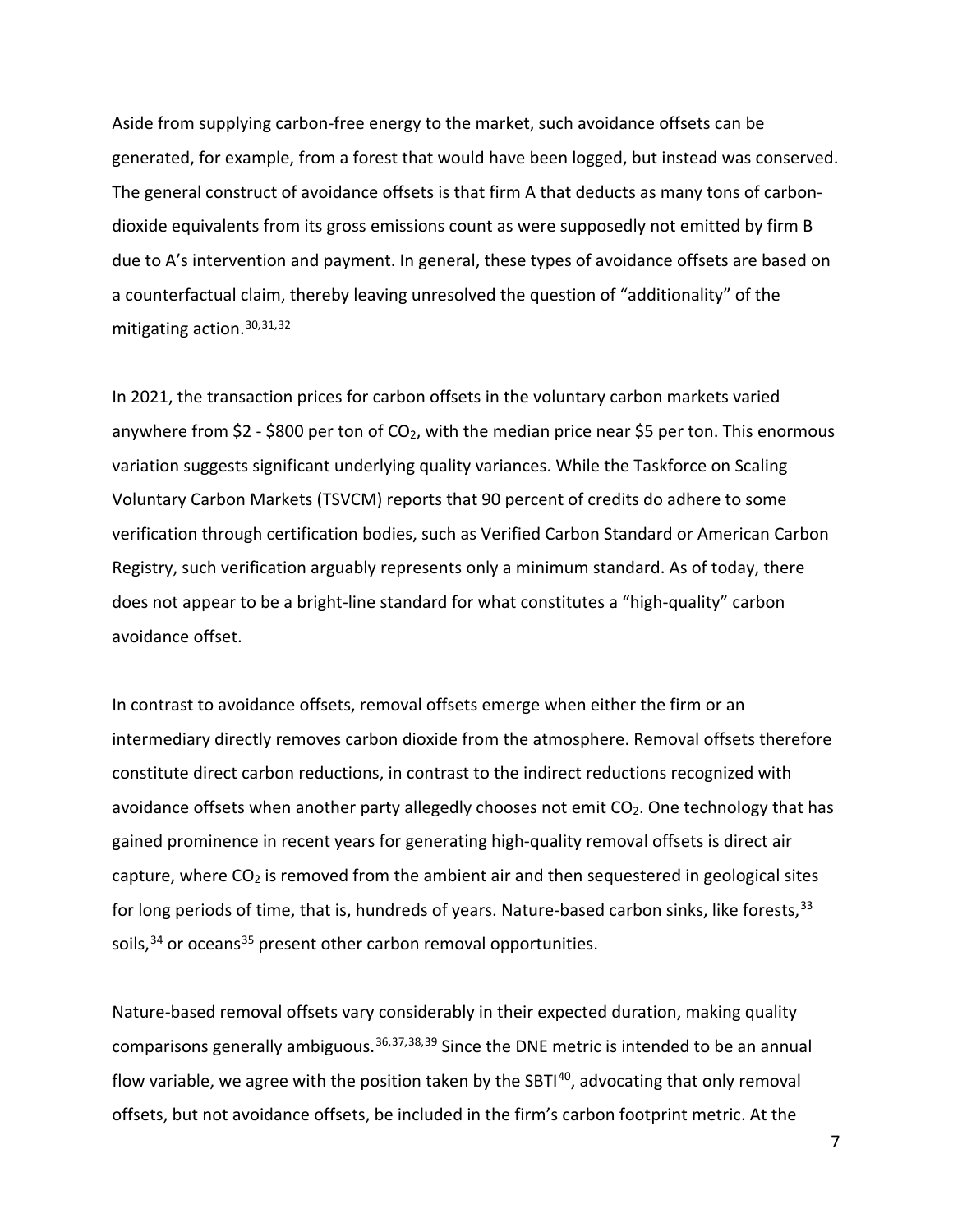same time, any removal offsets included in the DNE metric should be supplemented with information describing the duration profile of the entire portfolio of a firm's removal acquisitions<sup>[41](#page-17-13),42</sup>. Firms will further enhance the reliability of their DNE figures by disclosing any certification received for their removal offsets. In addition to new ratings agencies emerging in this domain, the Integrity Council on Voluntary Carbon Markets seeks to formulate minimum quality standards for carbon offsets, particularly with regard to the lingering issue of duration.<sup>[43](#page-17-15)</sup> However, as with avoidance offsets, there is currently no bright-line standard for quality removal offsets, though some first-mover purchasers of such credits are making progress in articulating formal criteria. [44](#page-17-16)

The DNE metric we advocate is admittedly narrow with regard to both the count of gross emissions and the eligibility of offset credits. Our position derives from two main concerns: the ability to estimate Scope 3 emissions reliably according to the IGHG protocol and the frequently questionable accounting constructs underlying avoidance offsets. For the reporting of direct emissions, in contrast, many jurisdictions have already put in place established reporting and verification procedures. These are essential in jurisdictions that have adopted carbon regulation mechanisms, such as the European ETS or California's cap-and-trade program. Furthermore, the U.S. Environmental Protection Agency's GHG Reporting Program<sup>[45](#page-17-17)</sup> requires carbon-intensive installations, such as natural gas power plants and cement producing factories, to report their direct emissions. In order to report their corporate gross emissions, these firms therefore would only need to aggregate the figures from their different installations, as reported to the EPA.

## **3. Time-Consistent Corporate Carbon Reporting**

Accountability for a net-zero pledge requires that firms issue periodic disclosure updates on the original pledge. We advocate for a time-consistent Corporate Carbon Reporting (TCCR) framework. It requires firms to issue a series of emission forecasts (net-zero trajectories) that are subsequently compared to the actual reductions achieved over time. Figure 1 illustrates the features of the TCCR framework for a hypothetical signatory firm in the year 2035, assuming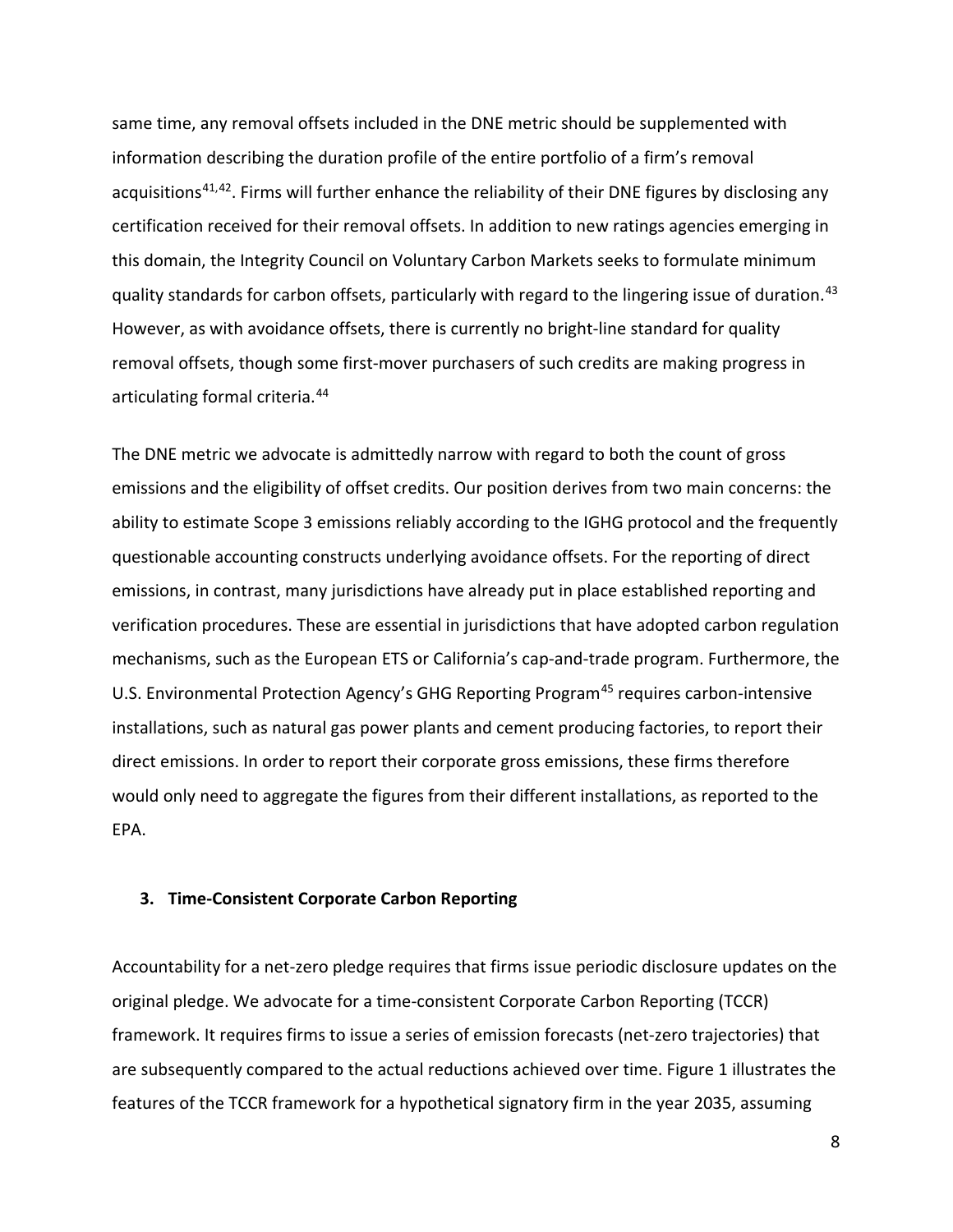this firm adopted the framework in 2020. The firm's corporate carbon footprint, depicted on the vertical axis, is expressed in tons of  $CO<sub>2</sub>$  equivalents, where the aggregation weights for greenhouse gases other than  $CO<sub>2</sub>$  are determined according to IPCC guidelines.



Figure 1: **Time-Consistent Corporate Carbon Reporting**

The hypothetical firm represented in Figure 1 issued an initial forecast of its future emissions trajectory in 2020 (green curve). This trajectory is effectively determined by linear interpolation between the emission levels that the firm anticipates reaching at five-year milestones in the future. Between 2020 and 2025 the firm will report its annual DNE values. In our hypothetical example, the firm's actual emissions were above the linear interpolation for the years 2020- 2025 in all but two years and the firm missed its 2025 interim target. Our illustration assumes that in 2025 a revised, and less ambitious, forecast trajectory (red curve) was issued. It initiated at the actual emissions level in 2025 and stayed in effect until 2030. When future updated forecast trajectories are "spliced" together with actual DNE results up to a particular point in time, the public obtains an integrated picture of forecasts, forecast revisions and actual results. In particular, it becomes transparent to what extent the earlier targets and target revisions were temporally consistent with the actual emission levels.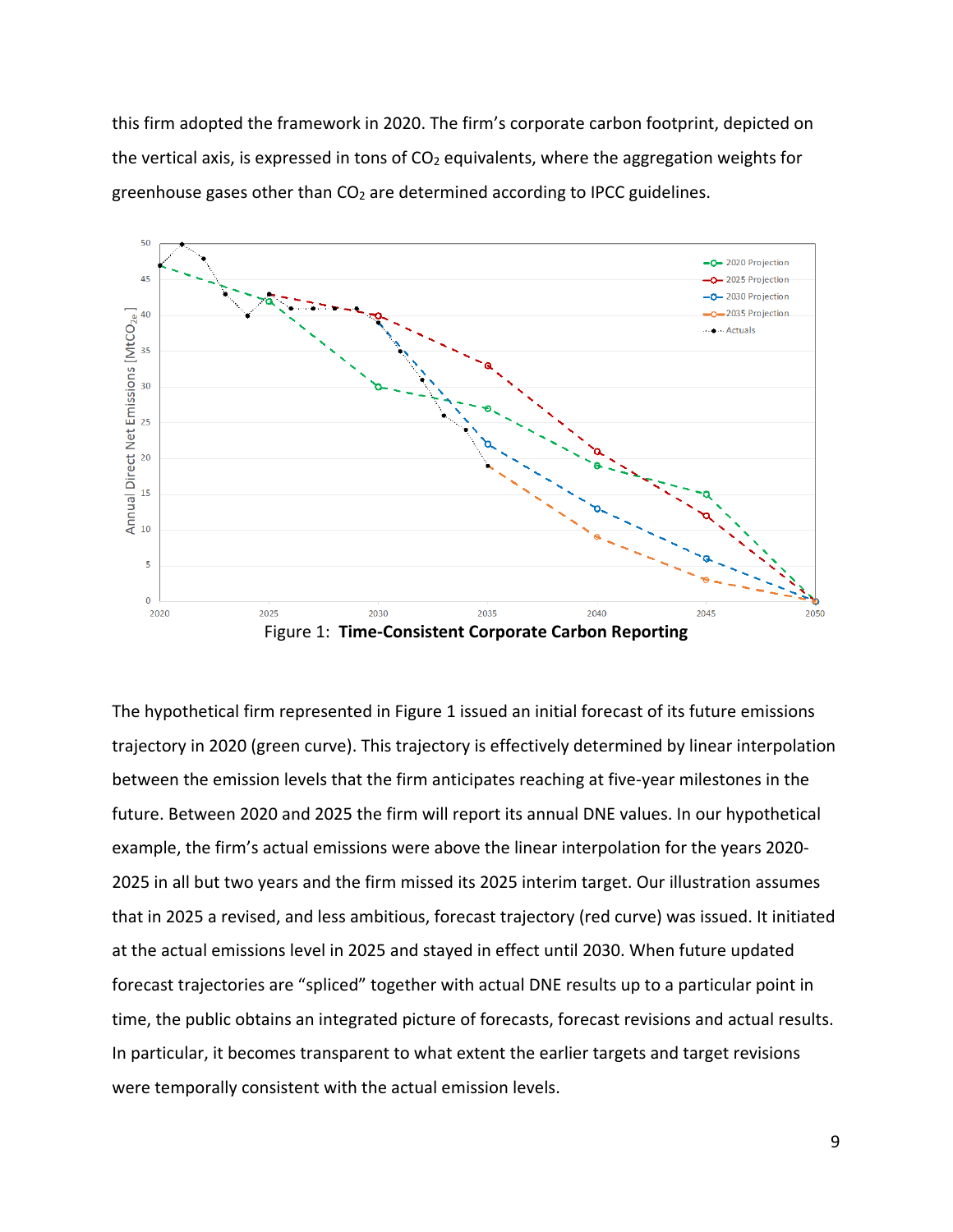A disclosure regime that includes interim reduction targets at multiple milestones will clearly mitigate the horizon issue that arises when management anticipates in 2022 that it will no longer be accountable for its initial pledge in 2050. Interim targets might be set in accordance with guidelines formulated by the SBTi, for example, which seeks to balance industry-specific reduction trajectories with the remaining global carbon budget up to the year 2050. However, recent studies have raised concern that some of the corporate carbon reduction pledges issued in the last few years may have been overly optimistic.<sup>[46](#page-17-18)</sup>

Our TCCR framework provides incentives for self-selecting targets that are deemed realistic rather than overly optimistic. Managers will anticipate that the firm's actual emissions will be compared to the earlier self-selected targets, and these comparisons will be made in the near future. Similar to the internal accounting process known as hierarchical "variance analysis" in management accounting, the public will then be able to track on an annual basis to what extent actual emissions did meet the milestone targets that were self-selected and subsequently revised at multiple points in the past.<sup>47</sup>



Figure 2: **Compatibility of Corporate Pledges and Global Carbon Budgets**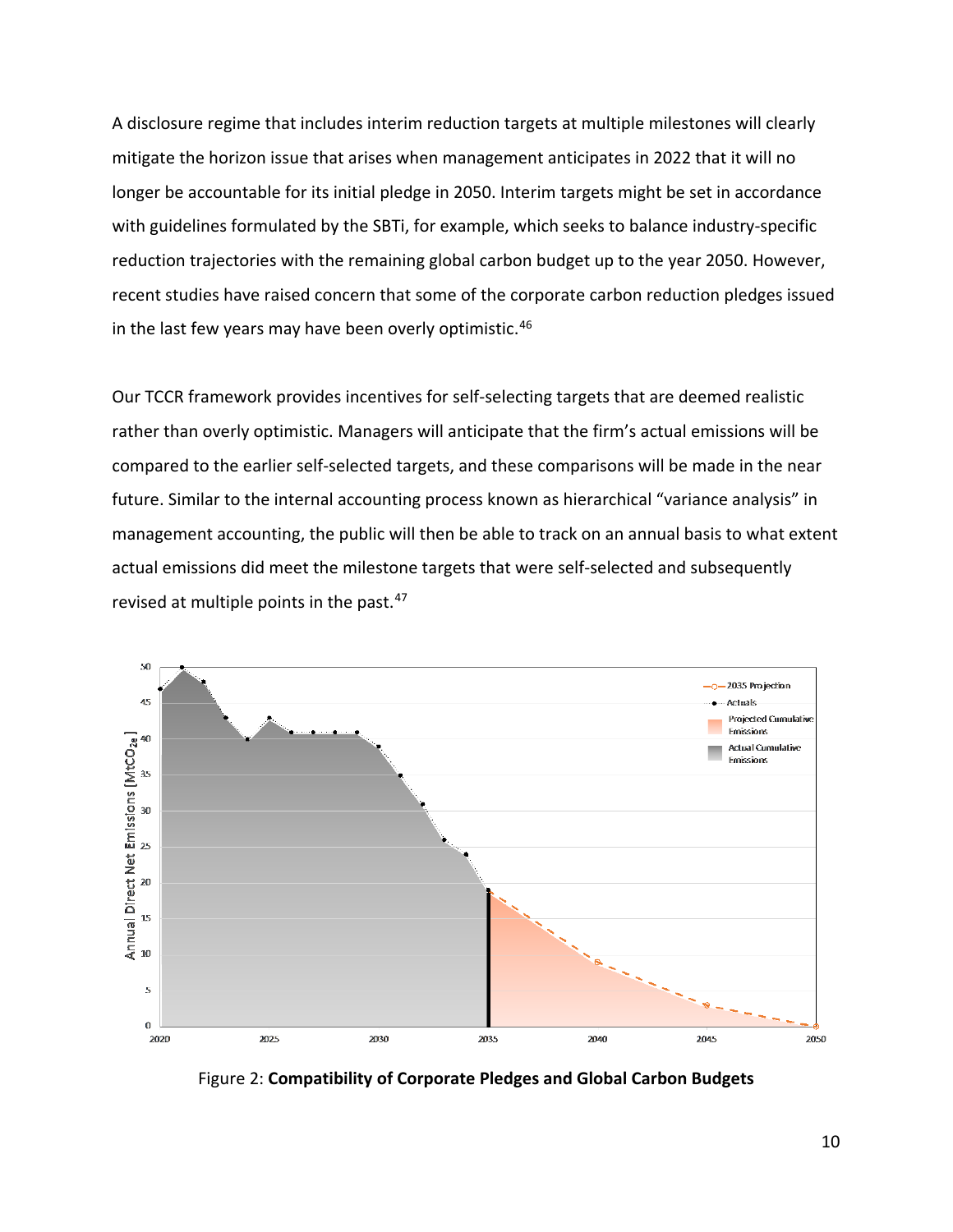As observed above, the DNE metric has the appealing balancing property that the sum of all DNE figures across all economic entities (including firms, households and other entities), yields the total addition of anthropogenic greenhouse gases to the atmosphere in any given year. This balancing property should prove useful from a policy perspective. Consider our earlier example of a firm that has delivered the actual results up to 2025 as shown in both Figures 1 and 2. In 2025, this firm now forecasts the remaining trajectory marked as the dashed line up to 2050.

If the shaded areas under the individual firm-level curves for the years 2035-40 are added up across all firms, one obtains a forecast of the remaining total net emissions that the entire corporate sector projects up to 2050. In order to meet a given  $1.x^{\circ}$  global warming goal (with 1. $x^{\circ}$  between 1.5° and 2.0°), this total would have to be less than the remaining carbon budget that climate science might assign the world in 2035. If the sum of the individual carbon projections (area under the curve beginning in 2035) were to exceed the carbon budget, regulatory policies would need to be tightened in order to enable achievement of the  $1.x^{\circ}$ global warming goal.

Our arguments here are equally applicable if the reporting entities are entire countries rather individual firms. Implemented consistently, the TCCR framework could prove helpful for countries seeking to reach agreement on their intended nationally determined contributions to future carbon reductions. For example, the TCCR framework may aid in the implementation of recording so-called Corresponding Adjustments defined within Article 6 of the Paris Climate Agreement.

## **4. Product Level Reporting**

A central argument for including indirect (Scope 3) emissions in the measure of a firm's corporate carbon footprint is that firm bear some responsibility for the emissions arising in their supply chains. Firms like Microsoft, for instance, have been explicit that the emissions attributed to suppliers that Microsoft includes in its Scope 3 emissions, may become a criterion for supplier selection in the future.<sup>[48](#page-17-20)</sup> In order to facilitate such informed supplier selection and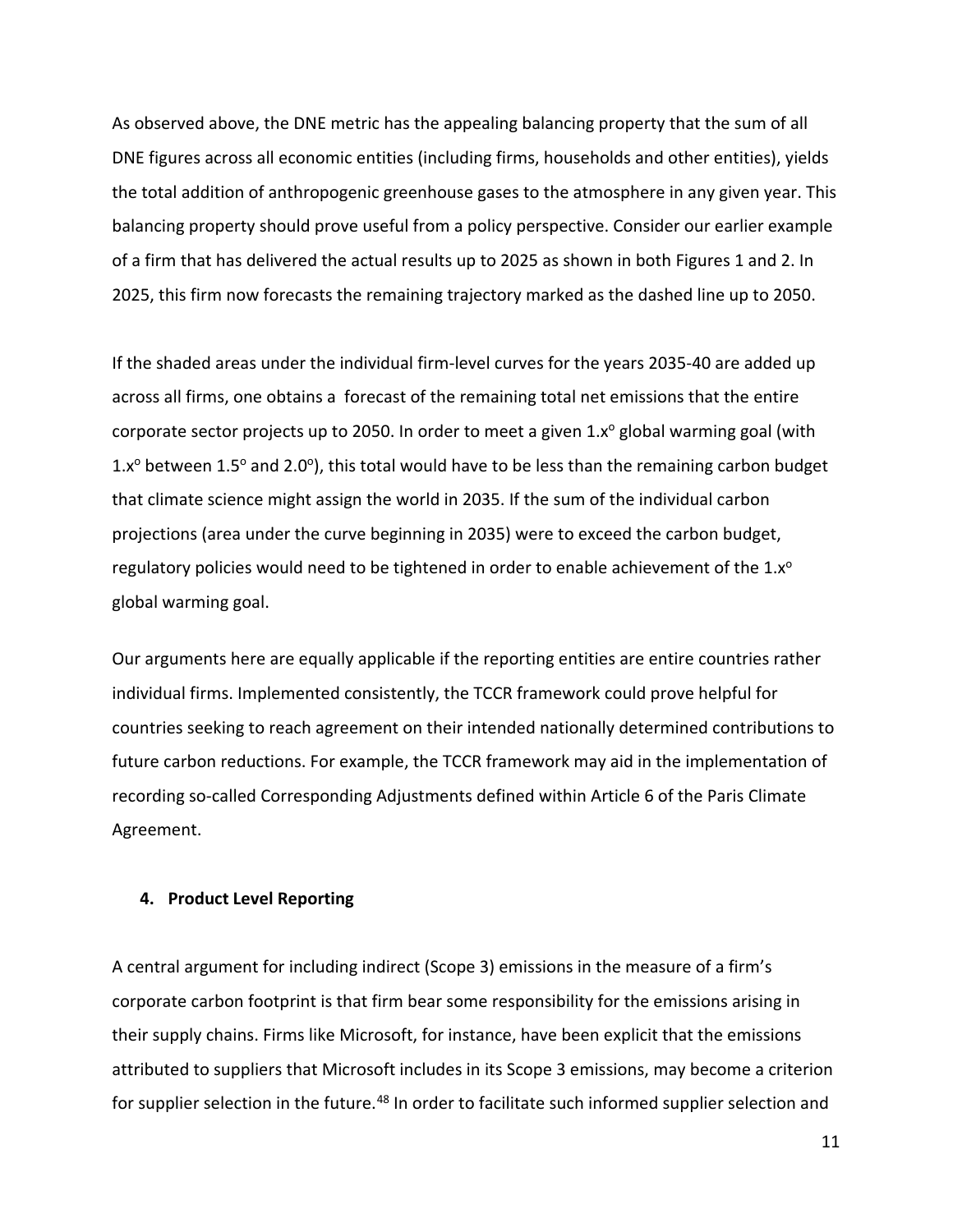input purchasing decisions, however, we submit that carbon reporting of indirect emissions should shift from corporate entities to products and services supplied by the firm. This section builds on earlier proposals for measuring the carbon footprints at the product level<sup>[49](#page-17-21) [50](#page-17-22)</sup> and integrates these proposals into the TCCR framework.

In order to assign their direct net emissions to products and services delivered, firms will need to construct an *allocation rule* that maps the firm's DNE and the carbon balances embedded in the inputs the firm received from its suppliers. Figure 3 illustrates this mapping for an individual installation, e.g., a plant operated by a steel manufacturer. The annual direct emissions of  $CO<sub>2</sub>$ equivalents at the installation may comprise multiple components, represented as *(y1,…,ym)*. For a steel plant, it may be useful to distinguish three sources of direct  $CO<sub>2</sub>$  emissions: (i) process emissions arising from the conversion of iron ore to steel, (ii) emissions arising from the combustion of fossil fuels in heating the furnace of the steel mill, and (iii) tailpipe emissions originating from transportation services. Finally, the variable, r, refers to any CO<sub>2</sub> removals that the firm has acquired and assigned to the installation in question. The installation's direct net emissions for the year in question therefore are:  $DNE = \sum_{i=1}^{m} y_i - r$ .



Figure 3: **Assigning Carbon Balances to Products**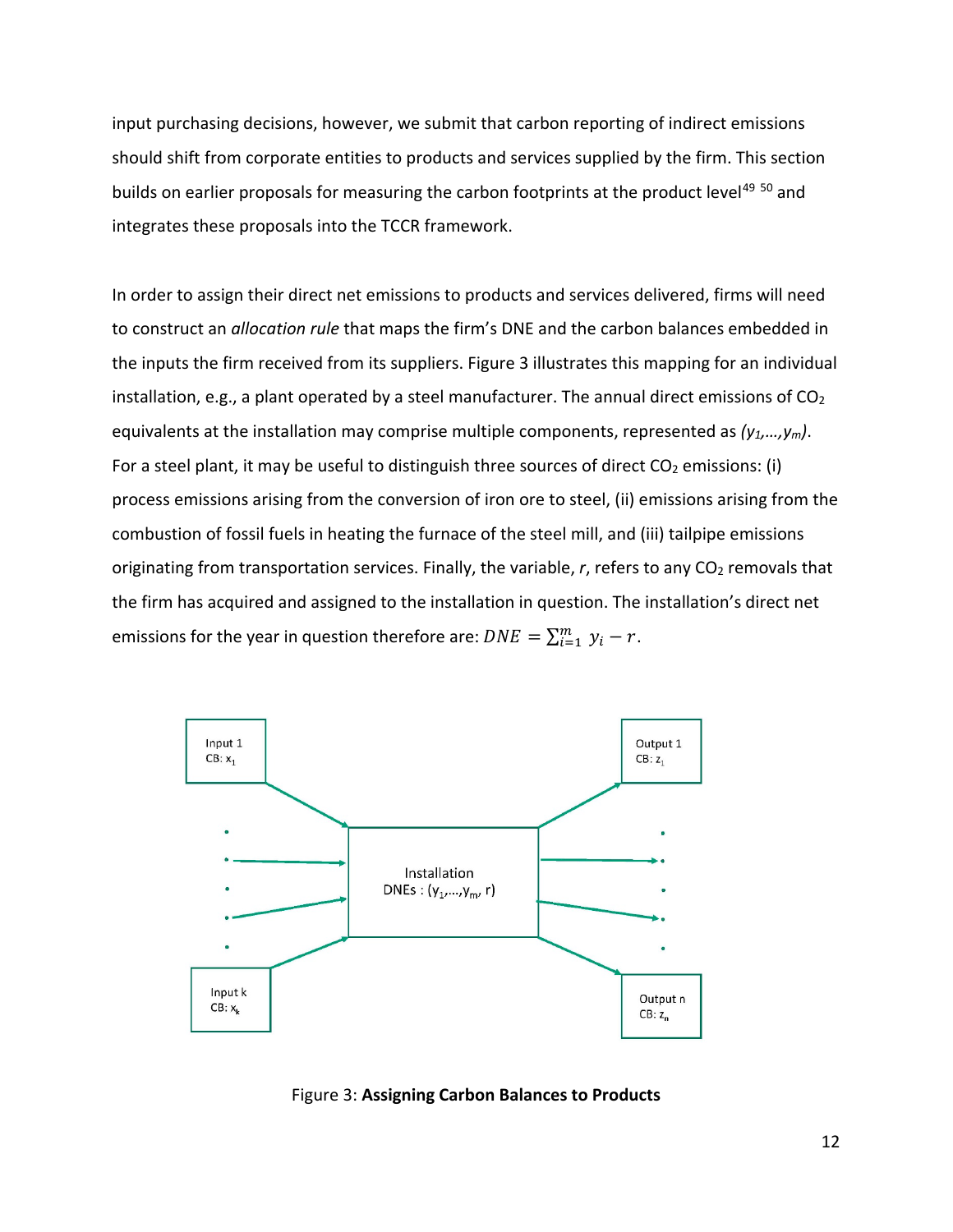As part of its annual production process, the steel plant in question relies on production inputs that have beginning carbon balances (CB), denoted by  $(x_1,...,x_k)$ . These balances reflect the CO<sub>2</sub> content embodied in all material inputs, e.g., iron ore, coal, and electricity. As such, these balances will also reflect a temporal share (amortization charge) of the carbon balances of capital goods with a multiyear useful life, that is, plant property and equipment. The assignment of carbon balances to products will emerge in a sequential fashion, relying on local expertise at each stage, as the carbon balances of the inputs *1,…,k* for the installation in question are assigned by the upstream suppliers. These suppliers, in turn, will rely on input carbon balances assigned at preceding production stages by their upstream supply chain.

Formally, the assignment rule illustrated in Figure 3 is a mapping of the form:

$$
f(x_1, ..., x_k, y_1, ..., y_m, r) \to (z_1, ..., z_n).
$$
 (1)

In order to be economically meaningful, the mapping *f(.)* should reflect the *causal relation* between the direct emissions arising from production activities and the products requiring these production activities. This is similar to the effort required in an attributional lifecycle assessment.[51](#page-17-23) In the context of a steel mill, the quantities (*z1,…,zn*) would refer to the amount of  $CO<sub>2</sub>$  embodied in the quantities of steels of different quality grades, e.g. alloys, stainless steel, etc. The recent article by Kaplan and Ramana (2021) refers to the CO<sub>2</sub> quantity  $z_i$  as the Eliability of the *i-th* product line.<sup>[52](#page-17-24)</sup>

As pointed out in earlier studies, the task of constructing an appropriate allocation rule in (1) is essentially the ubiquitous cost allocation problem that every multi-product firm faces in assigning overhead costs to individual products.<sup>[53](#page-17-25)</sup> In the carbon accounting context, the DNE's play the role the different overhead cost line items, while the carbon balances of the inputs are the dollar amounts that the firm paid its suppliers for these inputs. A natural balancing requirement for the mapping *f(.)* therefore is:

$$
\sum_{i=1}^{k} x_i + \sum_{i=1}^{m} y_i - r = \sum_{i=1}^{n} z_i.
$$
 (2)

The total carbon balances accumulated in all products must be equal to the sum of the carbon balances embedded in the production inputs used plus the direct carbon emissions (DNE) of the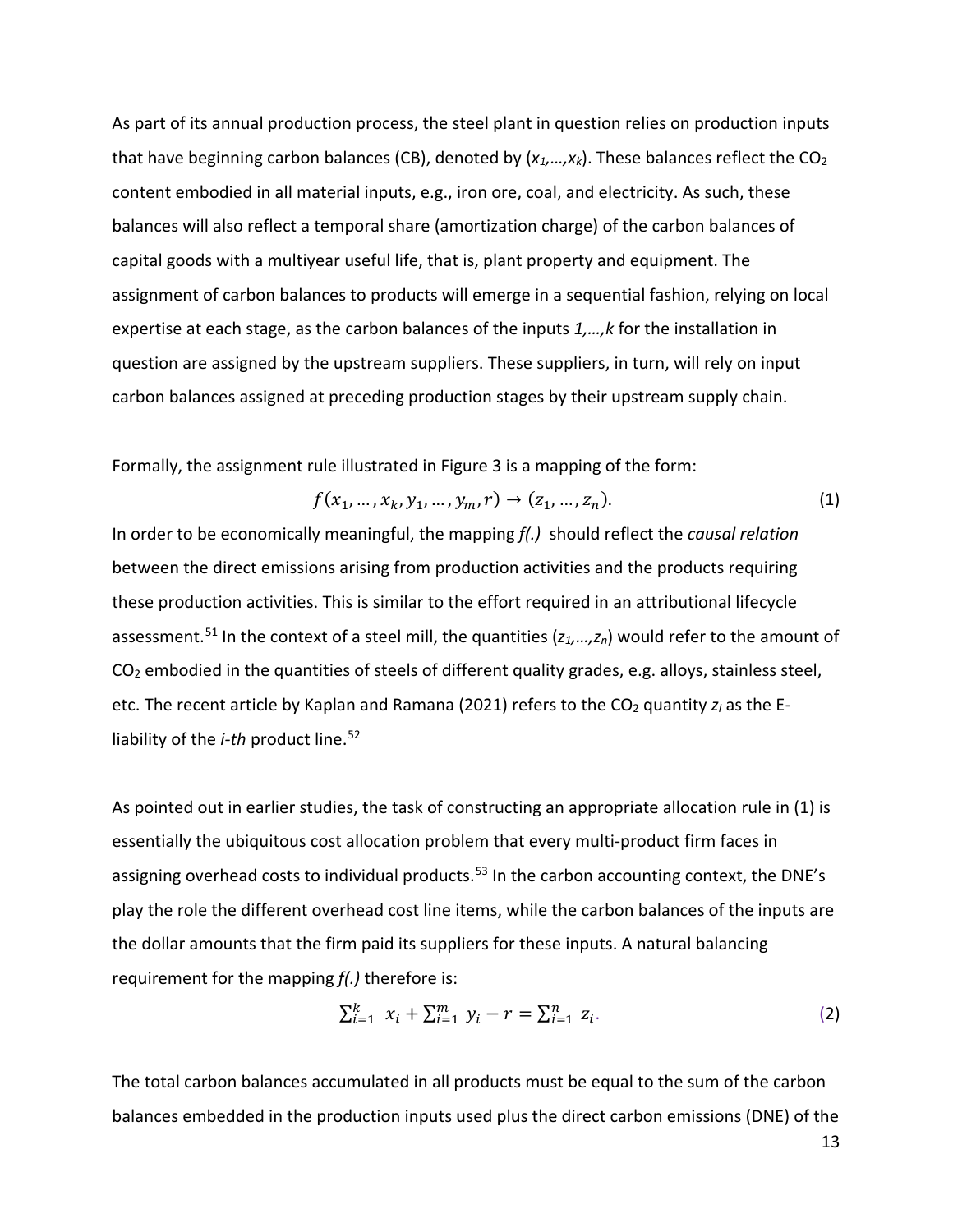installation in question. Thus, the choice of the mapping in (1) would be trivial in case the installation was to produce only one grade of steel: the mapping *f(.)* in (1) would then be given by the left-hand side in (2).

The fundamental design issue for any cost accounting system is how to allocate overhead costs so as to capture the causal link between production activities which consume the resources reflected in the overhead line items, and the different products produced during a specific time period. This is typically accomplished in a two-step allocation process such that overhead line items are first assigned (allocated) to production activities and in the second step the overhead costs accumulated for each activity are assigned to the different outputs. Both of these mappings require the choice of suitable allocation bases, frequently referred to as cost drivers.[54](#page-17-26) Similar principles will be applicable in constructing the DNE allocation rule in (1) in order to capture the causal relation that links direct net emissions and embedded carbon balances to outputs produced at the installation in question.

The Activity Based Costing Rules (ABC) rules used in practice to assign overhead costs to products have evolved in an industry-specific manner. [55](#page-17-27) In analogy, one would expect "best practices" to emerge for configuring the assignment rules in (1) depending on the industry context. To capture the causal relation between products and emissions, it would, for instance, be appropriate to tailor the annual amortization charges for the carbon balances embodied in operating assets to the anticipated useful life of the operating assets as well as any industryspecific degradation rates. The "outputs" in Figure 3 refer to either finished goods or work-inprocess. In contrast to traditional financial accounting, it is of no importance for the assignment of carbon balances whether a finished goods item remains in the firm's inventory at year end, or whether the item is sold to a customer. This is because carbon balances are assigned to products rather than firms.

As components and intermediate products move through the supply chain, buyers of goods and services will see a measure of the carbon embodied in the product's upstream supply chain. In comparison to current Scope 3 estimates, this sequential and decentralized accumulation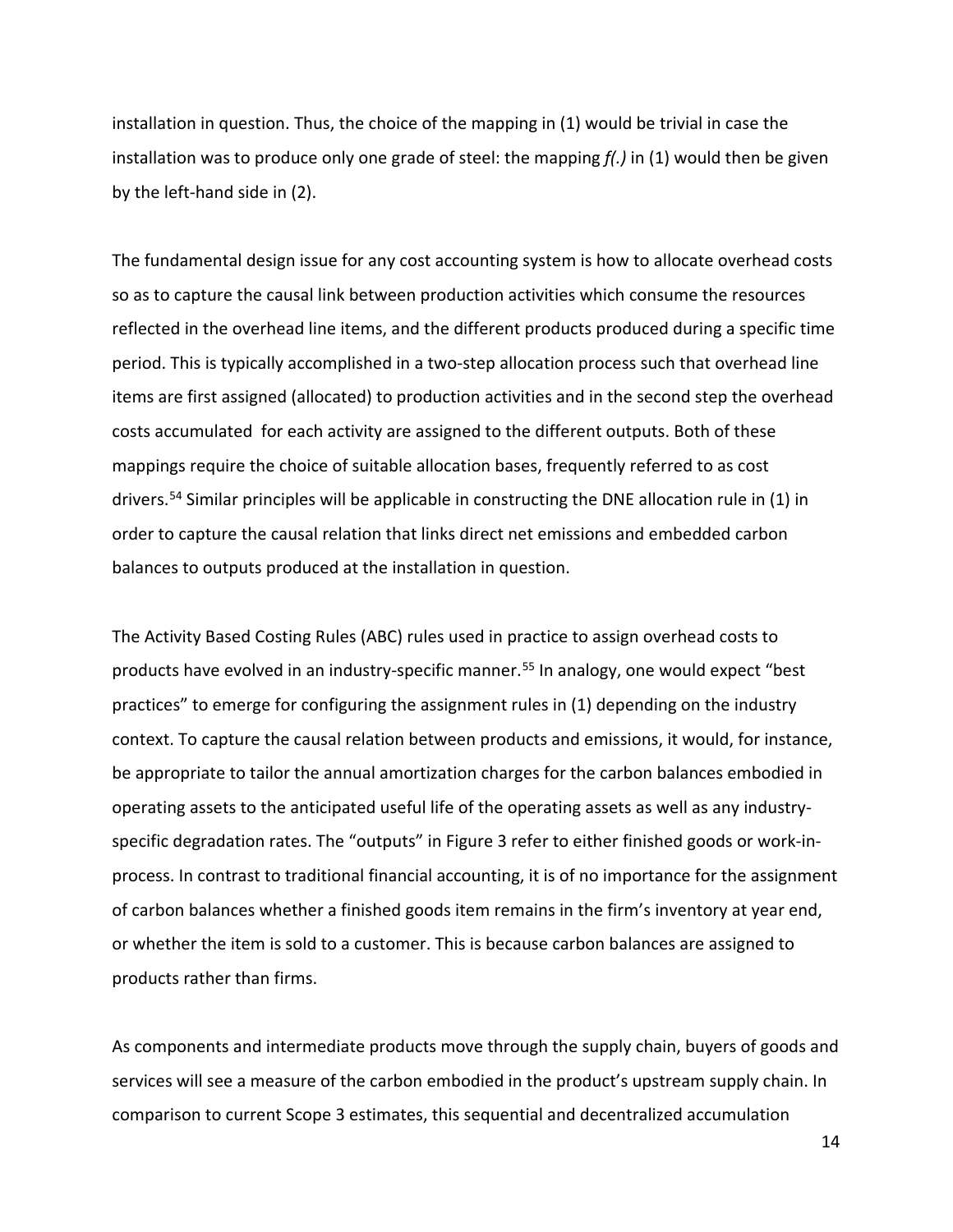process has the advantage that each stage of the process of accumulating carbon balances relies on local knowledge, represented by the mapping f(.) that is constructed individually for each installation. Our position here aligns with the disclosure principles of the Sustainability Accounting Standards Board (SASB), postulating that disclosure items be "actionable" by the firm, that is, these items must be within the operational purview of the reporting entity.<sup>[56](#page-17-28)</sup>

Figure 3 shows a directed graph without loops.<sup>[57](#page-17-29)</sup> We note that the sequential accounting process outlined in this section would remain unaffected by the presence of loops. For instance, some of the steel that has been assigned the carbon balance *zi* corresponding to output category *i* may be an input for one of the upstream suppliers of the installation in question. Abstracting from inventories, any network graph with loops still satisfy the balancing property that the sum of all DNE figures across the entire economy-wide supply chain is equal to the sum of the carbon balances accumulated in all end products delivered to businesses (investment goods) and households (consumption goods).

As part of the recent net-zero movement, some firms already claim to have achieved "climate neutrality" or "carbon neutrality" for select products. The accounting rules discussed here would enable firms to make such claims precise and credible. Specifically, a claim of carbon neutrality for the entire product line *i,* with carbon balance *zi*, could be justified by procuring at least *r* tons of CO<sub>2</sub> removals in the current period, such that  $z_i - r \leq 0$ . Provided removal activities are unrelated to the firm's operations, the firm retains discretion over the extent to which the carbon balances of individual products are reduced through removal offsets.

We finally note that the TCCR framework described in Section 3 is not only applicable at the entity level but also at the product level. Instead of the DNE variable, the dependent variable in Figure 1 then becomes the carbon intensity of a product, measured in tons of  $CO<sub>2</sub>$  per unit of the product. Firms could thus forecast the carbon intensity of their main products up to the year 2050 and periodically update their earlier forecasts. In any given year, the TCCR framework also requires firms to report the actual carbon intensity of their products, thereby creating accountability for discrepancies between the self-selected targets and actual results. The task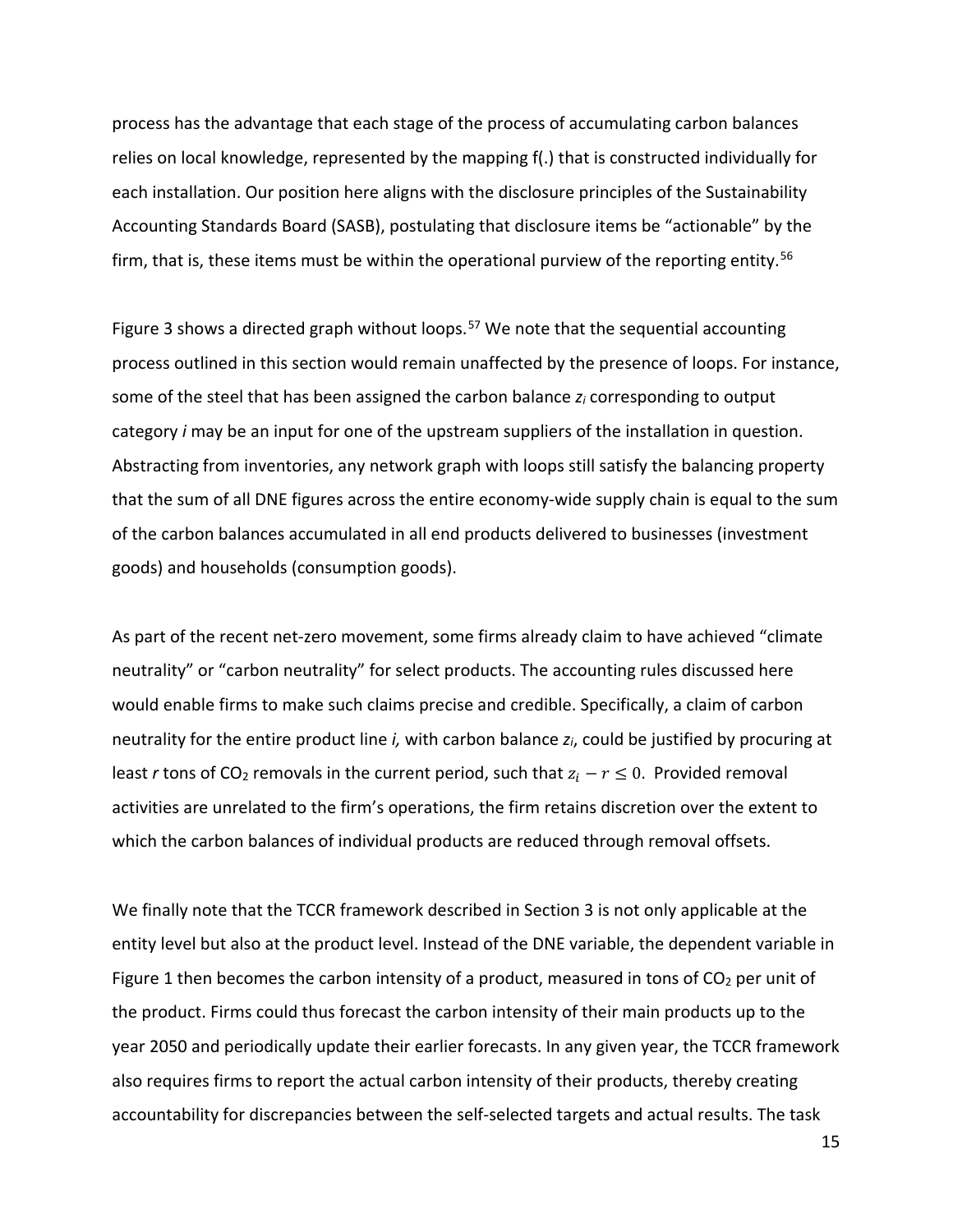of driving the carbon intensity of all products to zero by 2050 would be more demanding than merely achieving carbon neutrality according to the criterion of zero DNE. The reason is that carbon neutrality for all products would require direct net emissions of zero and, in addition, zero carbon balances on all inputs received from suppliers.

#### **5. Concluding Remarks**

The recent wave of corporate net-zero pledges has been greeted as a significant development in achieving the goals of the Paris Climate Agreement. This perspective article argues that the transparency and accountability of corporate carbon pledges would improve significantly if firms were to adopt a more structured disclosure framework. The information to be reported under the TCCR framework will allow the public to track corporate emission forecasts, their revision over time, and the extent to which actual emissions in any given year are in line with past projections. Firms can adopt such a structured reporting format at both the entity level, covering their direct net emissions, and for individual products, reflecting a share of the firm's net direct emissions as well as the carbon balances embodied in the inputs obtained from upstream suppliers.

There is early evidence that, beyond an increase in transparency and accountability, the adoption of our TCC our standard will lead to an acceleration of corporate decarbonization efforts. Recent empirical studies have examined the effects of a mandate for publicly listed UK firms to disclose their Scope 1 and 2 emissions in the annual report.<sup>[58](#page-17-30) [59](#page-18-0)</sup> In comparison to a control group of firms in other European countries not subject to the same reporting mandate, the UK firms reduced their  $CO<sub>2</sub>$  emissions by an incremental 8% in the years following the mandate. The leading explanation for this finding is that the mandated disclosures become a vehicle for multiple stakeholder groups to pressure firms into accelerating the transition to low carbon operations. The TCCR standard described here will subject firms to public relations pressure that is arguably stronger than that of a mere annual reporting mandate.<sup>[60](#page-18-1)</sup> In closing, we note that a firm adopting our TCCR reporting standard at the entity- and product level would be compliant with the reporting requirements recently proposed by the SEC.<sup>[61](#page-18-2)</sup>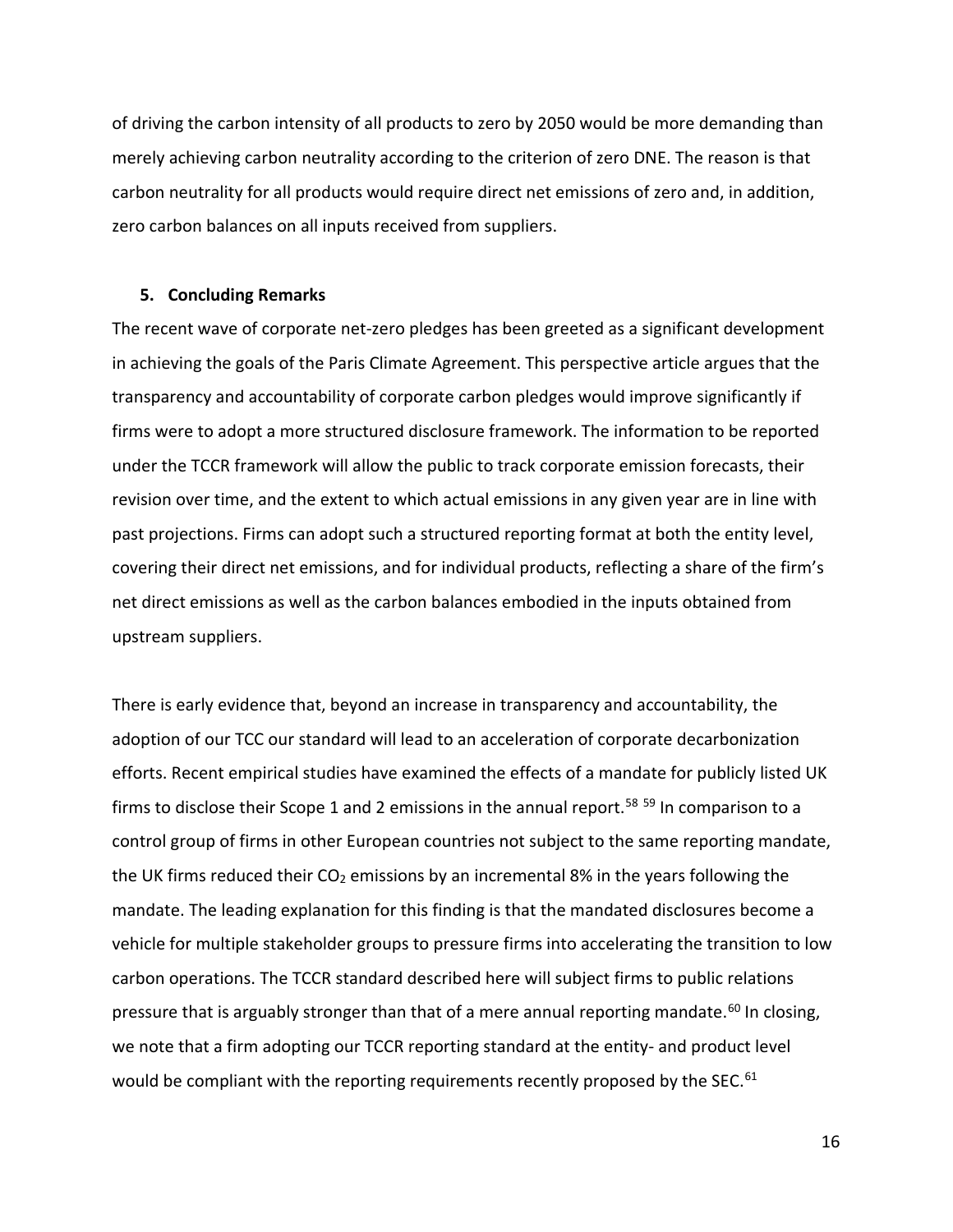## **References**

 $\overline{a}$ 

- <span id="page-16-0"></span><sup>1</sup> Black, R. et al. "Taking Stock: A Global Assessment of Net Zero Targets," *Energy & Climate Intelligence Unit and Oxford Net Zero*, 2021.
- <span id="page-16-1"></span><sup>2</sup> Rogelj, Joeri, et al. "Three Ways to Improve Net-zero Emissions Targets." *Nature,* March 18, 2021, vol. 591, pp. 365-368.
- <span id="page-16-2"></span><sup>3</sup> Aragon-Correa, Alberto, et al. "The Natural Environmental Strategies of International Firms: Old Controversies and New Evidence on Performance and Disclosure." *Academy of Management Perspectives,* 2016, vol. 30, no. 1, pp. 24-39.
- <span id="page-16-3"></span><sup>4</sup> Berrone, Pascual, et al. "Does Greenwashing Pay Off? Understanding the Relationship Between Environmental Actions and Environmental Legitimacy." *Journal of Business Ethics*, 2017, pp. 363-379.
- <span id="page-16-4"></span><sup>5</sup> Bjorn, Anders, et al. "From the Paris Agreement to Corporate Climate Commitments: Evaluation of Seven Methods for Setting 'Science-based' Emission Targets." *Environmental Research Letters*, April 22, 2021, vol. 16, no. 5.
- <span id="page-16-5"></span><sup>6</sup> Day, Thomas, et al. "Corporate Climate Responsibility Monitor 2022." *New Climate Institute.* February 2022.
- <span id="page-16-6"></span><sup>7</sup> Dahlmann, Frederik, et al. "Managing Carbon Aspirations: The Influence of Corporate Climate Change Targets on Environmental Performance." *Journal of Business Ethics*, 2019, vol. 158, pp. 1-24.
- <span id="page-16-7"></span><sup>8</sup> Comello, Stephen, et al. "Corporate Carbon Reduction Pledges: An Effective Tool for Mitigating Climate Change?" *Frontiers in Social Innovation*, N. Malhotra (Ed.), Harvard Business Press, 2022.
- <span id="page-16-8"></span><sup>9</sup> Fankhauser, Sam, et al. "The Meaning of Net Zero and How to Get it Right." *Nature Climate Change*, January 2022, vol. 12, pp. 15-21.
- <span id="page-16-9"></span><sup>10</sup> Hale, Thomas, et al. "Assessing the Rapidly-Emerging Landscape of Net Zero Targets." *Climate Policy,* 2021, vol. 22, no. 1, pp. 18-29.
- <span id="page-16-10"></span><sup>11</sup> Comello, Stephen, et al. "Corporate Carbon Reduction Pledges: An Effective Tool for Mitigating Climate Change?" *Frontiers in Social Innovation*, N. Malhotra (Ed.), Harvard Business Press, 2022.
- <span id="page-16-11"></span><sup>12</sup> Pomponi, F. "Embodied Carbon Mitigation and Reduction in the Built Environment: What Does the Evidence say?" *Journal of Environmental Management*, 2016, vol. 181, pp. 687-700.
- <span id="page-16-12"></span><sup>13</sup> Kaplan, Robert S., and Karthik Ramanna. "Accounting for Climate Change," *Harvard Business Review,* November 2021*.*
- <span id="page-16-13"></span><sup>14</sup> Shrimali, Gireesh. "Scope 3 Emissions: Measurement and Management," Working paper, *Stanford Precourt Institute for Energy*, April 2021.
- <span id="page-16-14"></span><sup>15</sup> Task Force on Climate-Related Financial Disclosures. "Recommendations," June 2017.
- <span id="page-16-15"></span><sup>16</sup> Rockstrom, Johan. "The Net-Zero Standard." *Science Based Targets*. sciencebasedtargets.org/net-zero.
- <span id="page-16-16"></span><sup>17</sup> United Nations Environment Programme/Finance Initiative. "Guidelines for Climate Target Setting for Banks," April 2021.
- <span id="page-16-17"></span><sup>18</sup> The Greenhouse Gas Protocol. "A Corporate Accounting and Reporting Standard (Revised Edition)," March 2004.
- <span id="page-16-18"></span><sup>19</sup> Cannon, Charles, et al. "The Next Frontier in Carbon Accounting: A Unified Approach for Unlocking Systemic Change." *Rocky Mountain Institute*, June 2020.
- <span id="page-16-19"></span><sup>20</sup> Toyota Industries Corporation. "Scope 3 Emissions." www.toyota-industries.com/csr/environment/process /scope3/.
- <span id="page-16-20"></span><sup>21</sup> Unilever. "Annual Report and Accounts: Purpose-led, future-fit." 2020.
- <span id="page-16-21"></span><sup>22</sup> Google. "Environmental Report." 2020.
- <span id="page-16-22"></span><sup>23</sup> Patchell, J. "Can the Implications of the GHG Protocol's Scope 3 standard be realized?" *Journal of Cleaner Production*, 2018, vol. 185, pp. 941-958.
- <span id="page-16-23"></span><sup>24</sup> Schneider, L. et al. "Double Counting and the Paris Agreement Rulebook: Poor Emissions Accounting Could Undermine Carbon Markets," *Science*, 2019, vol. 366, issue 6462, pp. 180-183.
- <span id="page-16-24"></span><sup>25</sup> Cabernard, Livia et al. "A New Method for Analyzing Sustainability Performance of Global Supply Chains and its Application to Material Resources." *Science of the Total Environment*, 2019, vol. 684, pp. 164-177.

<span id="page-16-25"></span><sup>26</sup> Lee, Jordy et al. "Responsible or Reckless? A Critical Review of the Environmental and Climate Assessments of Mineral Supply Chains." *Environmental Research Letters*, 2020, vol. 15, pp. 1-23.

<span id="page-16-26"></span><sup>27</sup> Klaassen, Lena, and Christian Stoll. "Harmonizing Corporate Carbon Footprints." *Nature Communications,* 2020.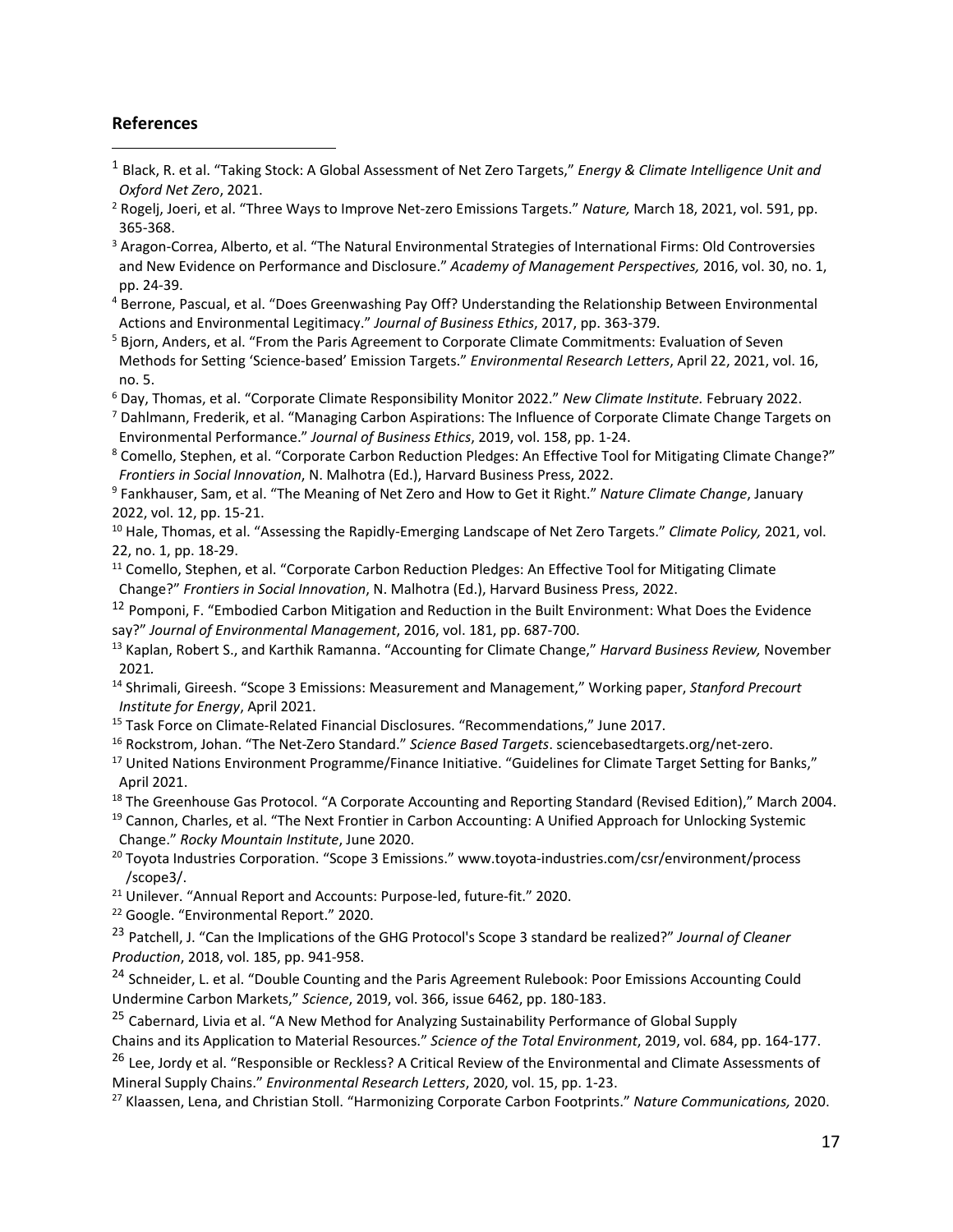<span id="page-17-0"></span><sup>28</sup> SEC. "SEC Proposes Rules to Enhance and Standardize Climate-Related Disclosures for Investors." Sec.gov/news/press-release/2022-46.

<span id="page-17-1"></span><sup>29</sup> Google. "Carbon-Free Energy: Operating on 24/7 Carbon-Free Energy by 2030 https://sustainability.google/progress/energy/

<span id="page-17-2"></span><sup>30</sup> West, Thales A. P., et al. "Overstated Carbon Emission Reductions from Voluntary REDD+ projects in the Brazilian Amazon." *Proceedings of the National Academy of Sciences,* September 29, 2020, vol. 117, no. 39.

<span id="page-17-3"></span><sup>31</sup> Badgley, Grayson, et al. "Systematic Over-Crediting in California's Forest Carbon Offsets Program." *Global Change Biology,* October 2021, vol 28, no. 14.

<span id="page-17-4"></span><sup>32</sup> Carton, Wim, et al. "Undoing Equivalence: Rethinking Carbon Accounting for Just Carbon Removal." *Frontiers in Climate*, vol. 3, April 16, 2021.

<span id="page-17-5"></span><sup>33</sup> Seymour, F. "Seeing the Forests as well as the (Trillion) Trees in Corporate Climate Strategies," *One Earth*, 2020, vol. 2, pp. 390-393.

<span id="page-17-6"></span><sup>34</sup> Bossio, D.A., et al. "The Role of Soil Carbon in Natural Climate Solutions." *Nature Sustainability,* May 2020, vol. 3, pp. 391-398.

<span id="page-17-7"></span><sup>35</sup> National Academies of Sciences, Engineering, and Medicine 2021. A Research Strategy for Ocean-based Carbon Dioxide Removal and Sequestration. Washington, DC: The National Academies Press.

<span id="page-17-8"></span><sup>36</sup> Seddon, Nathalie, et al. "Understanding the value and limits of nature-based solutions to climate change and other global challenges." *Philosophical Transactions of the Royal Society B,* March 16, 2020, vol. 375, no. 1794.

<span id="page-17-9"></span><sup>37</sup> Haya, Barbara, et al. "Managing uncertainty in carbon offsets: Insights from California's standardized approach." *Climate Policy,* 2020, vol. 20, no. 9, pp. 1112-1126.

<span id="page-17-10"></span><sup>38</sup> Girardin, Cecile A.J., et al. "Nature-based solutions Can help Cool the Planet – if We Act Now." *Nature,* May 13, 2021, vol. 593, pp. 191-194.

<span id="page-17-11"></span><sup>39</sup> Zelikova, T.J., et al. "The future of Carbon Dioxide Removal Must be Transdisciplinary." *Interface Focus,* vol. 10 (5), October 2020.

<span id="page-17-12"></span><sup>40</sup> BloombergNEF. "Carbon Offset Prices Could Increase Fifty-Fold by 2050." January 10, 2022.

https://about.bnef.com/blog/carbon-offset-prices-could-increase-fifty-fold-by-2050/

<span id="page-17-13"></span><sup>41</sup> Microsoft. "Microsoft Carbon Removal: Lessons from an Early Corporate Carbon Purchase." 2021.

<span id="page-17-14"></span><sup>42</sup> Cullenward, Danny, et al. "The cost of Temporary Carbon Removal." *CarbonPlan.* December 9, 2020.

https://carbonplan.org/research/permanence-calculator-explainer.

<span id="page-17-15"></span><sup>43</sup> Taskforce on Scaling Voluntary Carbon Markets. "Final Report." January 2021.

<span id="page-17-16"></span><sup>44</sup> Joppa, Lucas, et al. "Microsoft's million-tonne CO2-removal purchase: Lessons for net zero." *Nature,* September 30, 2021, vol. 597, pp. 629-632.

<span id="page-17-17"></span><sup>45</sup> United States Environmental Protection Agency. "Greenhouse Gas Reporting Program." 2020.

<span id="page-17-18"></span><sup>46</sup> Tollefson, Jeff. "Climate Pledges from Top Companies Crumble under Scrutiny." *Nature Communications*. February 9, 2022.

<span id="page-17-19"></span><sup>47</sup> Datar, Srikant, and Madhav Rajan. "*Managerial Accounting*: *Decision Making and Motivating Performance."* Pearson, 2013.

<span id="page-17-20"></span><sup>48</sup> Microsoft, ibid.

<span id="page-17-21"></span><sup>49</sup> Kaplan, Robert S., and Karthik Ramanna. 2021. ibid.

<span id="page-17-22"></span><sup>50</sup> Shrimali, Gireesh. 2021.ibid.

<span id="page-17-23"></span><sup>51</sup> Ekvall, Tomas. "Attributional and Consequential Life Cycle Assessment." *Sustainability Assessment at the 21st Century*. Maria Jose Bastante et al. (Ed.) Intech Open Book Series. 2019.

<span id="page-17-24"></span><sup>52</sup> Kaplan, Robert, and Karthik Ramana. 2021.ibid.

<span id="page-17-25"></span>53 Kaplan, Robert, and Robin Cooper. "Cause and Effect: Using Integrated Cost Systems to Drive Profitability and Performance." *Harvard Business School Press*, 1998.

<span id="page-17-26"></span><sup>54</sup> Kaplan, Robert, and Robin Cooper. 1998. ibid.

<span id="page-17-27"></span><sup>55</sup> Datar, Srikant, and Madhav Rajan. 2013. ibid.

<span id="page-17-28"></span><sup>56</sup> Sustainability Accounting Standards Board. "Climate Risk Technical Bulletin." April 12, 2021.

<span id="page-17-29"></span><sup>57</sup> Deo, Narsingh. "Graph Theory with Applications to Engineering and Computer Science." Dover Publications, Inc. 1974.

<span id="page-17-30"></span><sup>58</sup> Grewal, Jody. "Real Effects of Disclosure Regulation on Voluntary Disclosers." *Journal of Accounting and Economics.* February 18, 2021.